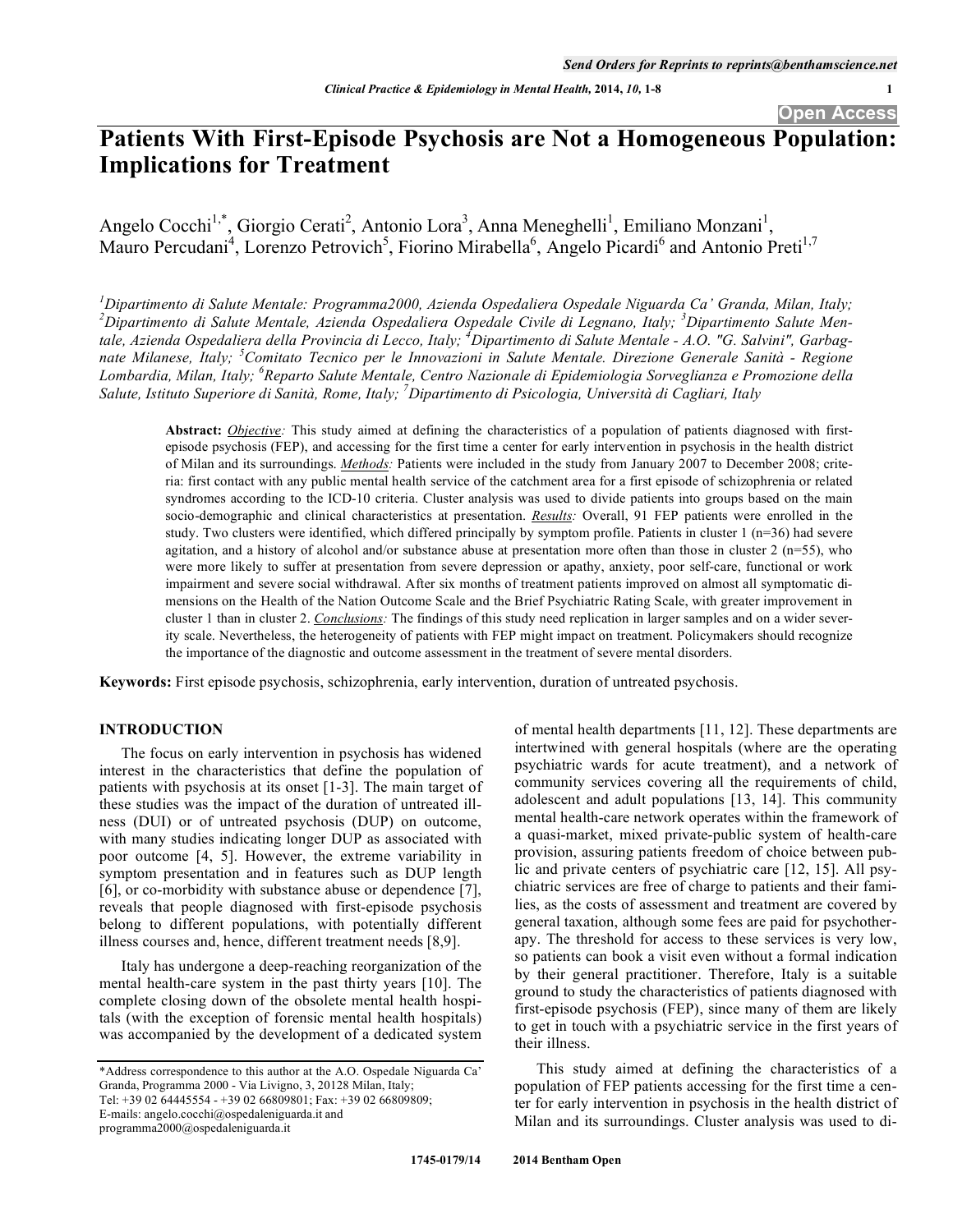vide patients into groups based on their main sociodemographic and clinical characteristics at presentation.

# **METHODS**

The study was carried out from January 2007 to December 2008. It involved four centers for the early detection and intervention in psychosis operating within the Department of Mental Health of the following Hospital Authorities: "Niguarda Ca' Granda" Hospital, in Milan; the Psychiatric Unit of Bollate, subordinate to the "G. Salvini" Hospital, in Garbagnate Milanese, a small town near Milan; the Civic Hospital of Legnano, another small town near Milan; the Civic Hospital of Desio and Vimercate, two suburban towns near Milan. Milan is the main town of Lombardy, the largest and most affluent Region in Italy.

The Mental Health Unit of the National Center of Epidemiology, Surveillance and Health Promotion of the Italian National Institute of Health (INIH) was the steering committee and supervised the study from a statistical and methodological viewpoint.

# **Setting of the Study**

The *Programma2000*, operating in Milan since 1999 under the Health Authority of the Niguarda Ca' Granda Hospital, was the first center to be opened in Italy with the aim of providing early detection and intervention on people with psychosis at its onset [16, 17], and served as a pilot program for the development of other centers in the area.

The *Programma2000* covers a catchment area catering for approximately 200,000 inhabitants.

The early intervention center of the Civic Hospital of Desio and Vimercate was established in 2006 and covers a catchment area of about 230,000 residents, north of Milan.

The early intervention center of the Civic Hospital of Legnano (Milan) was established in 2005 and covers a catchment area of about 370,000 residents.

The early intervention center of the Psychiatric Unit of Bollate of to the "G. Salvini" Hospital (Garbagnate Milanese) was established in 2006 and covers a catchment area of about 95,000 residents.

The four catchment areas together cater for 895,000 inhabitants.

Each center is lead by a senior psychiatrist and its staff includes: two or more psychiatrists, operating in the center on a rotational scheme; two or more licensed psychotherapists; two or more clinical psychologists; two or more educators or nurses; a variable number of psychologists and educators in training.

All centers provide prompt intervention (within 24 hours) to the referred patients, who are offered a comprehensive, multidimensional evaluation with a package of standardized assessment instruments aimed at evaluating general psychopathology, level of functioning and associated impairment, disability and cognitive deficits [details in 16, 17].

All centers operate on an outpatient basis; admissions, when necessary, are negotiated with the General Hospital Psychiatric Units (GHPUs) operating in the same area. The beds available for hospital treatment were 10 to 15 per 100,000 when the study was performed.

All interventions are free of charge for the enrolled patients and are financed through a special grant from the Lombardy Regional Authority. Further details on the organization of the mental health system operating in Lombardy were reported elsewhere [18].

# **Assessment and Criteria for Enrollment**

The patients were assessed using the following standardized assessment instruments: (i) a socio-demographic form; (ii) the Early Recognition Inventory Retrospective Assessment of Symptoms checklist (ERIraos-CL), a 17-item screening checklist intended to select persons needing a more in-depth assessment [19, 20]; (iii) the Health of the Nation Outcome Scale (HoNOS), to assess psychopathology and disability: it includes 12 five-point items to evaluate clinical and social functioning over the prior 2 weeks [21, 22]; (iv) the 24-item Brief Psychiatric Rating Scale (BPRS), to assess general psychopathology [23, 24]; (v) the Global Assessment of Functioning (GAF) [25]; (vi) and (vii) the World Health Organization Disability Assessment Schedule (WHODAS) version II [26].

Patients were included in the study if they were between 17 and 30 years of age, and had been referred to any of the four participating centers after a first contact with any public mental health service of the catchment area for a first episode of psychosis (i.e. they had never received antipsychotic treatment before the current episode). Referral sources were mental-health professionals and associated surgeries, family physicians, or direct family referrals in response to awareness campaigns; self-referral was also allowed.

The main criterion for inclusion was a diagnosis of schizophrenia or related syndromes (F20-29 in ICD-10) according to the ICD-10 criteria [27]. Affective psychosis (bipolar disorder, or unipolar disorder with psychotic features) was an exclusion criterion, as was a co-morbid persistent substance-use dependent disorder, while substance use/abuse without dependence was not. Data on substance use, abuse and dependence were based on a detailed interview with the patient and a key informant (a close relative, usually a parent). Substance abuse was investigated by asking whether the patient had received any diagnosis of substance abuse in the last 24 months, or habitually consumed a drug from a list including alcohol, tobacco, cannabis, cocaine, heroin/opiates, amphetamine and its derivatives, hallucinogens and a residual class of "others". The threshold for abuse was defined according to the ICD-10 criteria, i.e. the inability to stop using the drug despite awareness of a health risk [27].

The past diagnoses received by the patients in the 12 months preceding the enrollment were considered too. In Lombardy both public and private psychiatrists are expected to provide a diagnosis according to ICD-10 criteria to justify the prescription of a drug treatment [18].

Additional information was collected during the interview of the patient and the key informant. Duration of untreated illness (DUI) and DUP were both measured as the time elapsed from the onset of key symptoms (anxiety, depression or social withdrawal for DUI; hallucinations, delu-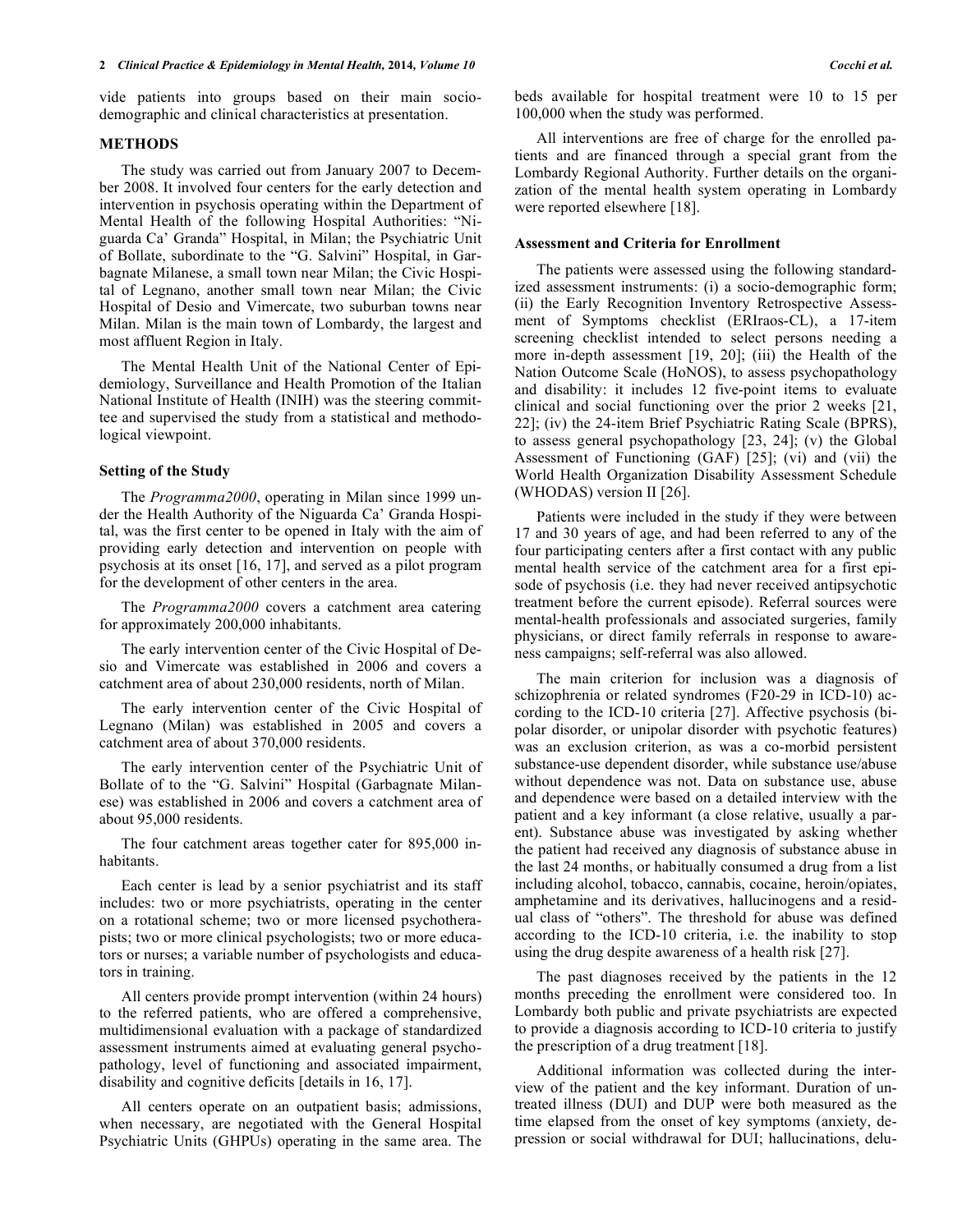# *Patients With First-Episode Psychosis are Not a Homogeneous Population Clinical Practice & Epidemiology in Mental Health,* **2014***, Volume 10* **3**

sions or bizarre behavior for DUP) to the beginning of treatment (pharmacotherapy or psychotherapy) prescribed by a psychiatrist; DUP was measured in days, DUI in months. To measure DUP/DUI, researchers considered the symptoms as they were elicited by the ERIraos-CL, and the patient's estimated time of onset of key symptoms as listed in the tool. A therapist (usually a psychiatrist) and a researcher (usually a psychologist or an educator) of the team made the DUI/DUP assessment jointly. In problematic cases consensus with a senior clinician was sought.

The enrolled patients received a comprehensive, tailored and flexible intervention package. Prescribed tailored interventions included individual psychoeducational and motivational sessions, cognitive-behavioral psychotherapy, individual family psychoeducation and support, therapeutic group activities (e.g., anxiety management, assertive and problem-solving training, substance abuse prevention, etc.), various social group activities (e.g., music, multimedia, empowerment, computer training sessions, language classes, etc.), and supportive interventions on employment, school, compliance with medication, and planning of recreational activities [16, 17].

The institutional review board of the participating centers and of the INIH approved the protocol of the study, which conforms to the provisions of the 1995 Declaration of Helsinki (as revised in Tokyo, 2004). All patients gave their informed consent.

## **Statistical Analyses**

All analyses were carried out with the Statistical Package for Social Science version 17.0. All analyses were twotailed, and statistical threshold was set at  $p < 0.05$ .

Cluster analysis was used to group subjects into clusters identified by typological characteristics that were not defined a-priori, were homogeneous within each cluster and heterogeneous between clusters. A two-step method was used to deal with both continuous and categorical variables and to determine the optimal number of clusters automatically. Likelihood ratio was used to determine the minimum distance between clusters across variables, in order to minimize within-cluster variation and maximize between-cluster variation. Model selection of grouping was based on the Bayesian Information Criterion (BIC) [28]. Chi-square for categorical variables, and the Student t-test for continuous variables were used to compare clusters on the variables that defined the model.

Multi-dimensional scales were entered in the cluster analysis after their reduction to the main factors. Since there is no consistent factor structure for both the BPRS and the HoNOS [29-32], principal component analysis with Varimax rotation was carried out de novo on both the BPRS and the HoNOS items (separately). The number of factors to be extracted was determined according to the scree-plot method [33]. Factor scores were calculated by summing up the score values of the items that saturated the factor. Six factors were extracted for the BPRS that explain 64% of total variance; and four factors were extracted for the HoNOS, explaining 60% of total variance (see Table **1** for details; solution available upon demand).

The following variables were entered to define the clusters: sex; age; education; severe agitation in current episode; severe depression or apathy in current episode; severe distress, anxiety or phobia in current episode; alcohol abuse in current episode; substance use in current episode; severe poor self-care in current episode; functional, social or work impairment in current episode; severe social withdrawal in current episode; HoNOS Behavioral problems, and HoNOS Mood and physical disability problems. All the other variables listed in Table **1** were used to further characterize the clusters once they had been defined.

# **RESULTS**

The enrollment period lasted 12 months, at the end of which 91 FEP patients were enrolled in the study (Table **1**).

Males ( $n = 71$ ) prevailed on females ( $n = 20$ ). Mean age in the sample was  $22.5$  (*SD* = 4.2). Most patients were unmarried and almost all had completed junior high school. Most were unemployed or declared to be students or housewives.

Anxiety disorders were an oft-reported diagnosis in the twelve months preceding the contact with the centers for the early detection and intervention on psychosis.

Cluster analysis identified two clusters, which differed principally by symptom level.

Patients included in cluster 2 were younger and more often unemployed than patients in cluster 1. More often than those in cluster 1, cluster-2 patients were in treatment before they contacted the early intervention center, but less often had a hospital admission in their clinical history (see Table **1**).

Patients in cluster 1 had severe agitation, and a history of alcohol and/or substance abuse at presentation more often than those in cluster 2, who were more likely, instead, to suffer from severe depression or apathy, anxiety, poor selfcare, functional or work impairment and severe social withdrawal at presentation.

Cluster-2 patients also had a younger age at first presentation than those in cluster 1, and a longer DUP. Detailed investigation of symptoms profile on the HoNOS, the BPRS and the WHODAS confirmed the differences observed at symptom presentation. Cluster-1 patients had more behavioral problems than those in cluster 2, who had more mood and physical disability problems. Levels of behavioral disorganization on the BPRS were higher in cluster 1, while impairment in the cognition and mobility dimensions was higher in cluster 2.

# **Six-Month Follow-Up**

Patients were reassessed after six months of treatment. There were no dropouts in the first six months of treatment.

Patients improved on almost all symptomatic dimensions on the HoNOS and the BPRS, with greater improvement in cluster 1 than in cluster 2 (Table **2**).

The differences were more evident for the HoNOS factors concerning "Cognitive and social functioning problems" and "Mood and physical disability problems". However, the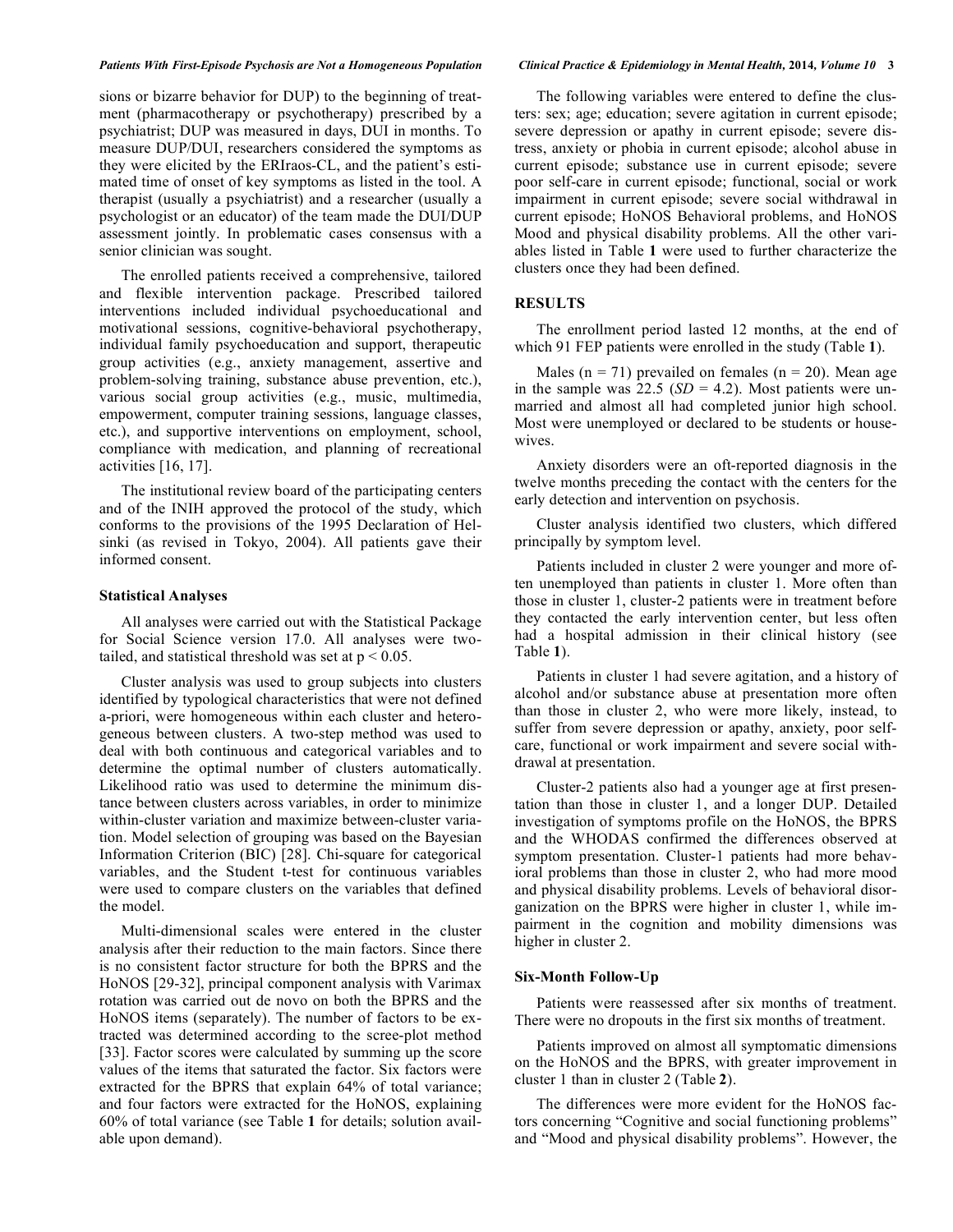# **Table 1. General characteristics of the sample and results of cluster analysis.**

| Socio-demographic variables                      | Categories            | Sample<br>$(n = 91)$ | <b>Cluster 1</b><br>$(n = 36)$ | <b>Cluster 2</b><br>$(n = 55)$ | $\mathbf P$ |
|--------------------------------------------------|-----------------------|----------------------|--------------------------------|--------------------------------|-------------|
| Sex                                              | Males                 | 71 (78.0)            | 29(80.6)                       | 42 (74.6)                      | n.s.        |
|                                                  | Females               | 20(22.0)             | 7(19.4)                        | 13(23.6)                       |             |
| Age                                              | Years                 | 22.4(5.8)            | 23.9(5.0)                      | 21.4(3.1)                      | 0.005       |
| Civil status                                     | Unmarried             | 85 (93.4)            | 31(86.1)                       | 54 (98.2)                      | 0.05        |
|                                                  | Married               | 6(6.6)               | 5(13.9)                        | 1(1.8)                         |             |
| Education                                        | Compulsory school     | 45 (49.4)            | 19(52.8)                       | 26(47.3)                       | n.s.        |
|                                                  | High school or higher | 46 (50.6)            | 17(47.2)                       | 29 (52.7)                      |             |
|                                                  | Student/Housewife     | 33(36.3)             | 10(27.8)                       | 23(41.8)                       |             |
|                                                  | Unemployed            | 28 (30.8)            | 8(22.2)                        | 20(36.4)                       |             |
| Occupational status                              | Occasional job        | 13(14.3)             | 7(19.4)                        | 6(10.9)                        | 0.05        |
|                                                  | Employed              | 17(18.6)             | 11(30.6)                       | 6(10.9)                        |             |
| <b>Clinical variables</b>                        |                       |                      |                                |                                |             |
|                                                  | Schizophrenia         | 47(51.6)             | 14 (38.9)                      | 33(60.0)                       |             |
| Diagnosis in the 12 months preceding contact     | Mood disorder         | 8(8.8)               | 3(8.3)                         | 5(9.1)                         |             |
| with the early intervention service              | Anxiety disorder      | 22(24.2)             | 13(36.1)                       | 9(16.4)                        | n.s.        |
|                                                  | Others                | 14(15.4)             | 6(16.7)                        | 8(14.5)                        |             |
|                                                  | No                    | 43 (47.2)            | 22(61.1)                       | 21 (38.2)                      | 0.05        |
| Already in treatment                             | Yes                   | 48 (52.8)            | 14(38.9)                       | 34(61.8)                       |             |
|                                                  | No                    | 48 (52.8)            | 13(36.1)                       | 35(63.6)                       | 0.01        |
| Past hospital admissions                         | Yes                   | 43 (47.2)            | 23(63.9)                       | 20(36.4)                       |             |
|                                                  | No                    | 60(65.9)             | 14(38.9)                       | 46(83.6)                       | 0.001       |
| Severe agitation in current episode              | Yes                   | 31(34.1)             | 22(61.1)                       | 9(16.4)                        |             |
|                                                  | No                    | 40 (43.9)            | 29(80.6)                       | 11(20.0)                       | 0.001       |
| Severe depression or apathy in current episode   | Yes                   | 51(56.1)             | 7(19.4)                        | 44(80.0)                       |             |
| Severe distress, anxiety or phobia in current    | No                    | 22(24.2)             | 14 (38.9)                      | 8(14.5)                        | 0.01        |
| episode                                          | Yes                   | 69 (75.8)            | 22(61.1)                       | 47 (85.5)                      |             |
| Alcohol abuse in current episode                 | No                    | 78 (85.7)            | 24 (66.7)                      | 54 (98.2)                      |             |
|                                                  | Yes                   | 13(14.3)             | 12(33.3)                       | 1(1.8)                         | 0.001       |
|                                                  | No                    | 69(75.8)             | 21(58.3)                       | 48 (87.3)                      |             |
| Substance use in current episode                 | Yes                   | 22(24.2)             | 15(41.7)                       | 7(12.7)                        | $0.01\,$    |
| Severe poor self-care in current episode         | No                    | 69 (75.8)            | 35 (97.2)                      | 34(61.8)                       | 0.001       |
|                                                  | Yes                   | 22(24.2)             | 1(2.8)                         | 21(38.2)                       |             |
| Functional, social or work impairment in current | No                    | 13(14.3)             | 11(30.6)                       | 2(3.6)                         | 0.001       |
| episode                                          | Yes                   | 78 (85.7)            | 25(69.4)                       | 53 (96.4)                      |             |
| Severe social withdrawal in current episode      | No                    | 33(36.3)             | 30(83.3)                       | 3(5.5)                         | 0.001       |
|                                                  | Yes                   | 58 (65.7)            | 6(16.7)                        | 52 (94.5)                      |             |
|                                                  | No                    | 73 (80.2)            | 25(69.4)                       | 48 (87.3)                      |             |
| Violent acts in current episode                  | Mild                  | 16(17.6)             | 11(30.6)                       | 5(9.1)                         | 0.05        |
|                                                  | Severe                | 2(2.2)               | 0(0.0)                         | 2(3.6)                         |             |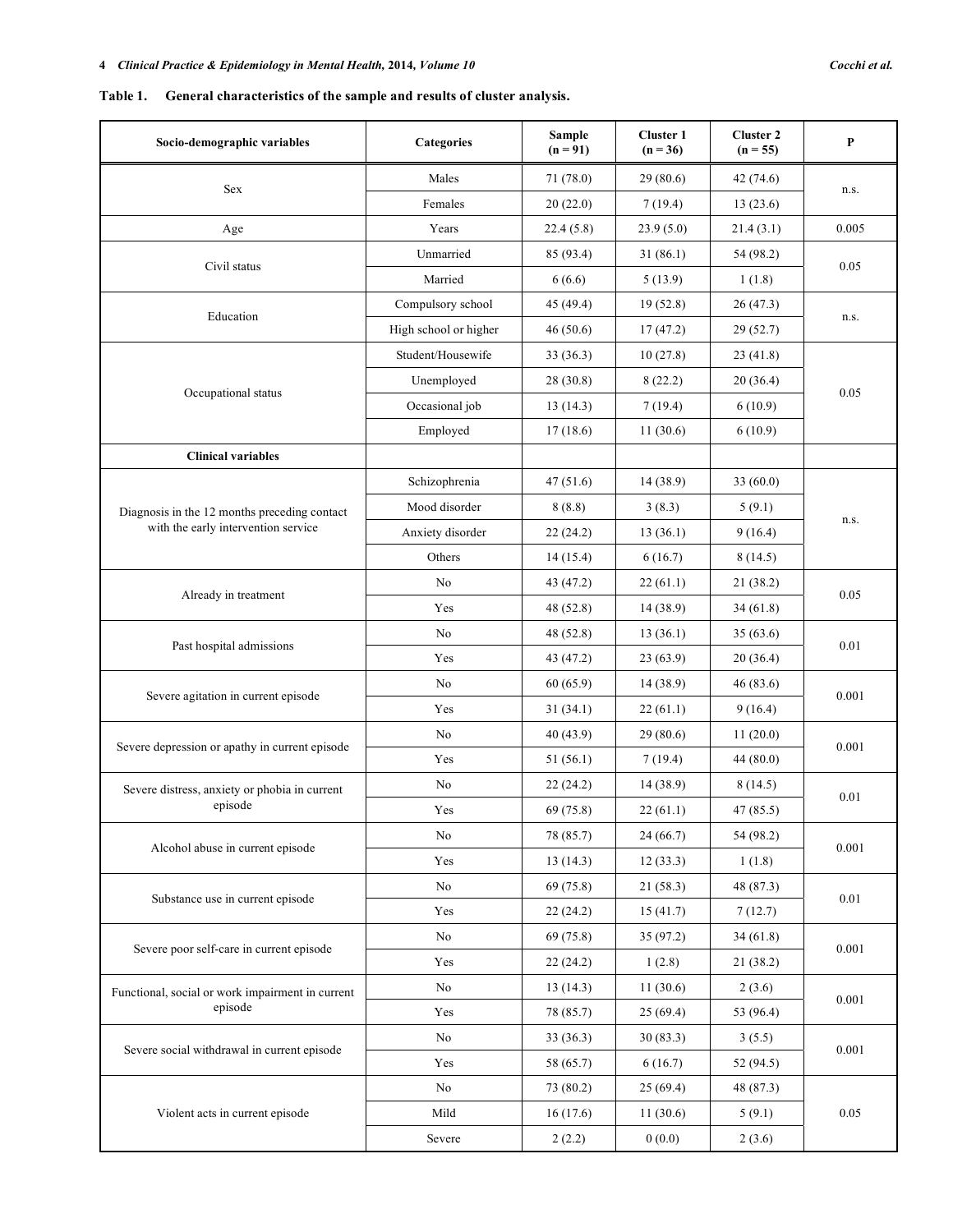**(Table 1) contd….** 

| Socio-demographic variables                        | <b>Categories</b> | <b>Sample</b><br>$(n = 91)$ | <b>Cluster 1</b><br>$(n = 36)$ | <b>Cluster 2</b><br>$(n = 55)$ | P        |  |
|----------------------------------------------------|-------------------|-----------------------------|--------------------------------|--------------------------------|----------|--|
| Suicide attempt or self-harm in current episode    | N <sub>0</sub>    | 81 (89.0)                   | 35(97.2)                       | 46(83.6)                       | 0.05     |  |
|                                                    | Yes               | 10(11.0)                    | 1(2.8)                         | 9(16.4)                        |          |  |
| Family history of mental disorders                 | No                | 40(43.9)                    | 18(50.0)                       | 22(44.9)                       |          |  |
|                                                    | Yes               | 51(56.1)                    | 18(50.0)                       | 27(55.1)                       | n.s.     |  |
| Delusions or hallucinations                        | N <sub>0</sub>    | 15(16.5)                    | 5(13.9)                        | 10(18.2)                       | n.s.     |  |
|                                                    | Yes               | 76(83.5)                    | 31(86.1)                       | 45(81.8)                       |          |  |
| Age at first symptoms                              | Years             | 20.2(5.2)                   | 22.1(5.4)                      | 18.9(4.3)                      | 0.01     |  |
| DUI (estimated on the basis of anamnesis)          | Months (median)   | 13.4(20.3)                  | 11.0(17.2)                     | 15.0(21.8)                     | n.s.     |  |
| <b>DUP</b>                                         | Days (median)     | 63.5 (192.6)                | 26.0(52.8)                     | 88.0 (262.6)                   | 0.001    |  |
| HoNOS Behavioral problems                          | Mean (SD)         | 0.88(0.8)                   | 1.46(1.2)                      | 0.50(0.6)                      | 0.001    |  |
| HoNOS Mood and physical disability problems        | Mean (SD)         | 0.87(0.7)                   | 0.63(0.6)                      | 1.02(0.9)                      | 0.05     |  |
| HoNOS Cognitive and social functioning<br>problems | Mean (SD)         | 2.0(0.8)                    | 1.81(0.8)                      | 2.10(0.7)                      | ns       |  |
| HoNOS Material problems                            | Mean (SD)         | 0.77(1.1)                   | 0.70(1.0)                      | 0.82(1.1)                      | ns       |  |
| <b>BPRS</b> Disorganization                        | Mean (SD)         | 2.0(1.0)                    | 2.32(1.1)                      | 1.82(0.9)                      | 0.05     |  |
| <b>BPRS Manic/Excitement</b>                       | Mean (SD)         | 1.52(0.9)                   | 1.68(0.9)                      | 1.42(0.9)                      | ns       |  |
| <b>BPRS</b> Psychotic withdrawal                   | Mean (SD)         | 2.84(1.4)                   | 2.74(1.2)                      | 2.91(1.5)                      | ns       |  |
| <b>BPRS</b> Depression                             | Mean $(SD)$       | 2.57(1.2)                   | 2.2981.1                       | 2.75(1.3)                      | ns       |  |
| BPRS Negative orientation towards others           | Mean $(SD)$       | 2.53(1.2)                   | 2.71(1.3)                      | 2.41(1.1)                      | ns       |  |
| <b>BPRS</b> Psychomotor orientation                | Mean $(SD)$       | 2.68(1.4)                   | 2.69(1.4)                      | 2.68(1.4)                      | ns       |  |
| WHO-DAS cognition                                  | Mean (SD)         | 1.44(0.8)                   | 1.42(0.8)                      | 1.45(0.8)                      | $\rm ns$ |  |
| WHO-DAS mobility                                   | Mean $(SD)$       | 0.68(0.8)                   | 0.48(0.5)                      | 0.81(0.9)                      | ns       |  |
| WHO-DAS self-care                                  | Mean (SD)         | 0.61(0.6)                   | 0.36(0.5)                      | 0.77(0.7)                      | 0.01     |  |
| WHO-DAS social interaction                         | Mean (SD)         | 1.44(0.7)                   | 1.05(0.8)                      | 1.70(0.6)                      | 0.01     |  |
| WHO-DAS daily activities                           | Mean (SD)         | 1.50(0.9)                   | 1.38(0.8)                      | 1.58(0.9)                      | ns       |  |
| WHO-DAS social life                                | Mean (SD)         | 1.36(0.7)                   | 1.18(0.7)                      | 1.48(0.6)                      | ns       |  |

greatest difference between clusters concerned the BPRS factor "Negative orientation towards others", which decreased in cluster 1 but remained unchanged in cluster 2.

# **DISCUSSION**

The main findings of the study were the clear definition of two clusters of patients diagnosed with FEP among those accessing four centers for early intervention in psychosis in the health district of Milan and its surroundings; and the effectiveness of the therapeutic program on practically all the symptomatic dimensions assessed by the BRPS and the HoNOS.

Cluster-1 patients were older than those in cluster 2, and were characterized by behavioral symptoms such as aggressiveness, hyperactivity, agitation, alcohol and substance abuse, and poor self-care. Cluster-2 patients were characterized by symptoms of depression, apathy and social withdrawal. Worthy of note is the frequent occurrence of a diagnosis of anxiety disorder in the twelve months preceding the contact with the early intervention center, a confirmation of the role of anxiety and of social anxiety, in particular [34], in the early phases of an incipient psychosis. Over a six-month follow-up interval, patients in cluster 1 were more ready to benefit from treatment than those in cluster 2, possibly because behavioral symptoms are more responsive to pharmacotherapy than negative symptoms such as apathy and social withdrawal.

The study findings point to the heterogeneity of patients with FEP. This heterogeneity may be attributed partially to the existence of two main types of psychosis, with different courses and outcomes: schizophrenia-like syndromes and affective psychoses [35, 36]. The diagnosis of affective psychosis was an exclusion criterion at enrollment, but it is not always easy to distinguish a first episode within the schizophrenia spectrum from a first episode of mania or major depression with psychotic features. However, it is unlikely that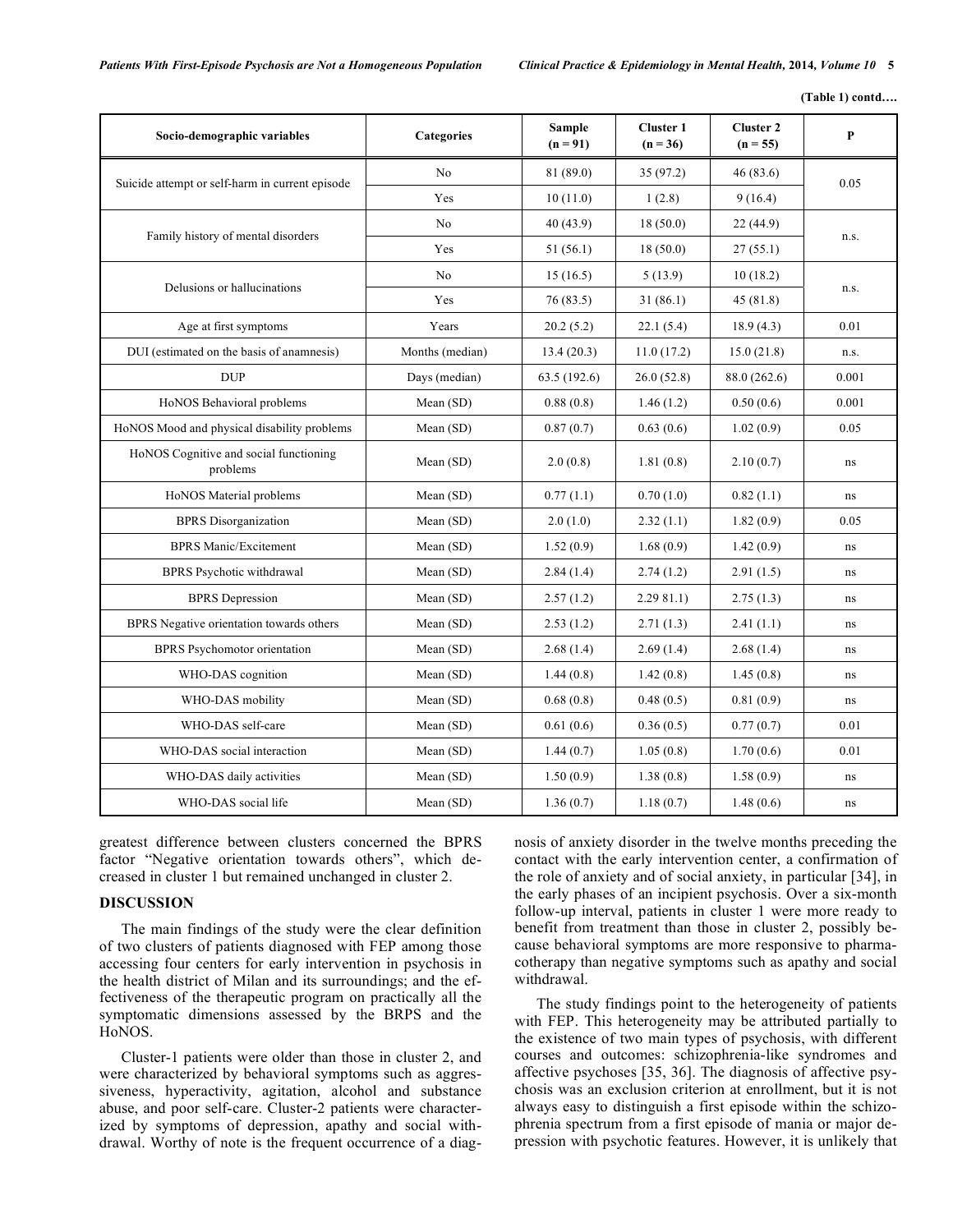**Table 2. Six-month follow-up of 91 patients diagnosed with first-episode psychosis at four early intervention centers in Northern Italy. Mean and standard deviation at baseline and after six months of treatment.** 

|                                                 | <b>Cluster 1</b> |           | <b>Cluster 2</b> |                     |
|-------------------------------------------------|------------------|-----------|------------------|---------------------|
| <b>Variables</b>                                | Intake           | 6-month   | Intake           | 6-month             |
| HoNOS Behavioral problems                       | 1.52(1.2)        | 0.41(0.5) | 0.53(0.7)        | $0.07(0.2)^{a,b,c}$ |
| HoNOS Mood and physical disability problems     | 0.62(0.5)        | 0.59(0.6) | 0.93(0.8)        | 0.65(0.5)           |
| HoNOS Cognitive and social functioning problems | 1.82(0.7)        | 1.07(0.7) | 2.23(0.7)        | 1.60 $(0.7)^{a,b}$  |
| HoNOS Material problems                         | 0.64(0.9)        | 0.59(0.9) | 0.88(1.2)        | 0.72(1.2)           |
| <b>BPRS</b> Disorganization                     | 2.29(1.0)        | 1.69(0.6) | 1.93(1.0)        | $1.88(0.7)^{a}$     |
| <b>BPRS Manic/Excitement</b>                    | 1.61(0.7)        | 1.50(0.5) | 1.51(1.1)        | 1.40(0.4)           |
| BPRS Psychotic withdrawal                       | 2.64(1.2)        | 1.7(1.0)  | 3.11(1.4)        | $2.07(0.8)^{a}$     |
| <b>BPRS</b> Depression                          | 2.19(0.9)        | 1.86(0.8) | 2.63(1.1)        | $2.23(0.9)^{a}$     |
| BPRS Negative orientation towards others        | 2.84(1.2)        | 1.65(1.2) | 2.22(1.0)        | $2.04(1.1)^{a,c}$   |
| <b>BPRS</b> Psychomotor orientation             | 2.79(1.5)        | 1.82(0.6) | 2.53(1.3)        | $2.09(1.0)^{a}$     |

**Superscript legend:** 

 $a = p < 0.01$  or lower in the comparison over time, from intake to 6-month follow up

 $b = p < .01$  or lower in the comparison between groups

 $c = p < .01$  or lower in the comparison groups by time

the differentiation of the sample into two clusters was merely the effect of the sparse cases of affective psychosis that went unrecognized at initial assessment. The two clusters resemble more the positive and negative syndromes described by Strauss *et al.* [37] and by Crow [38]. These two main syndromes were supposed to underlie different pathological mechanisms, with different responses to treatment and outcome. Subsequent studies provided evidence that a substantial proportion of patients were not stable over time and could display both types of symptoms [39, 40]. Nevertheless, the distinction between positive and negative symptoms received some support within a dimensional model [41, 42].

Heterogeneity of patients with FEP may have an impact on treatment and, indeed, patients with prevailing behavioral symptoms had greater improvement at six-month follow-up than those with prevailing negative symptoms or depression. All patients received the same protocol of treatment. Better response to behavioral symptoms than to negative symptoms is an often-reported finding in the literature on schizophrenia [43]. However, the early identification of a subgroup of patients with prevailing negative symptoms may prompt dedicated intervention to overcome the known resistance of these symptoms to antipsychotic therapy. Evidence on the effectiveness of treatment over six months cannot be taken as evidence of the effectiveness of the early intervention protocol of care, since no control group on the usual treatment was available.

The study showed that protocols of early intervention can be implemented in the national, public mental health network of care. All participating centers were able to enroll their quote of patients, arriving at an incidence rate that is close to the expected incidence of schizophrenia-related psychoses in Italy [44]. In all centers data were collected according to the a-priori defined protocol of assessment without leakage or missing cases. Finally, all patients were retained in treatment according to the protocol for the whole duration of the study. These findings are promising in the perspective of spreading these programs over the country, as suggested by modern guidelines [45].

# **Limitations of the Study**

Some limitations of the study must be acknowledged. This study uses a large array of variables to define patient status. As a matter of fact, with so many variables sample size might have prevented the definition of more finegrounded differences among clusters. Follow-up was short, too, and this might have limited inference on the long-term outcomes of the two identified clusters of FEP patients. Nevertheless, the findings of the study point to the importance of taking into account the variability of symptoms presentation in FEP patients and its impact on short-term outcome.

The setting, beside the limited sample size and the short follow-up, has influence on the generalizability of the findings. The sample was enrolled in four early intervention centers that operate on an outpatient basis and exclude patients with co-morbid persistent substance-use dependent disorder. The findings can be generalized to a subgroup of all FEP patients accessing psychiatric services in Italy.

# **Implications for Research**

The findings of this study need replication in larger samples and with a more extended level of severity. The early detection and treatment of cases with psychosis in need of care is expected to reduce morbidity and its related disability, and to improve the long-term outcome [46, 47]. Indeed, early intervention protocols were found effective on the short term and able to sensibly reduce both direct and indirect costs of care as a reflection of their effectiveness [48-50]. The evidence on the medium-term effectiveness of these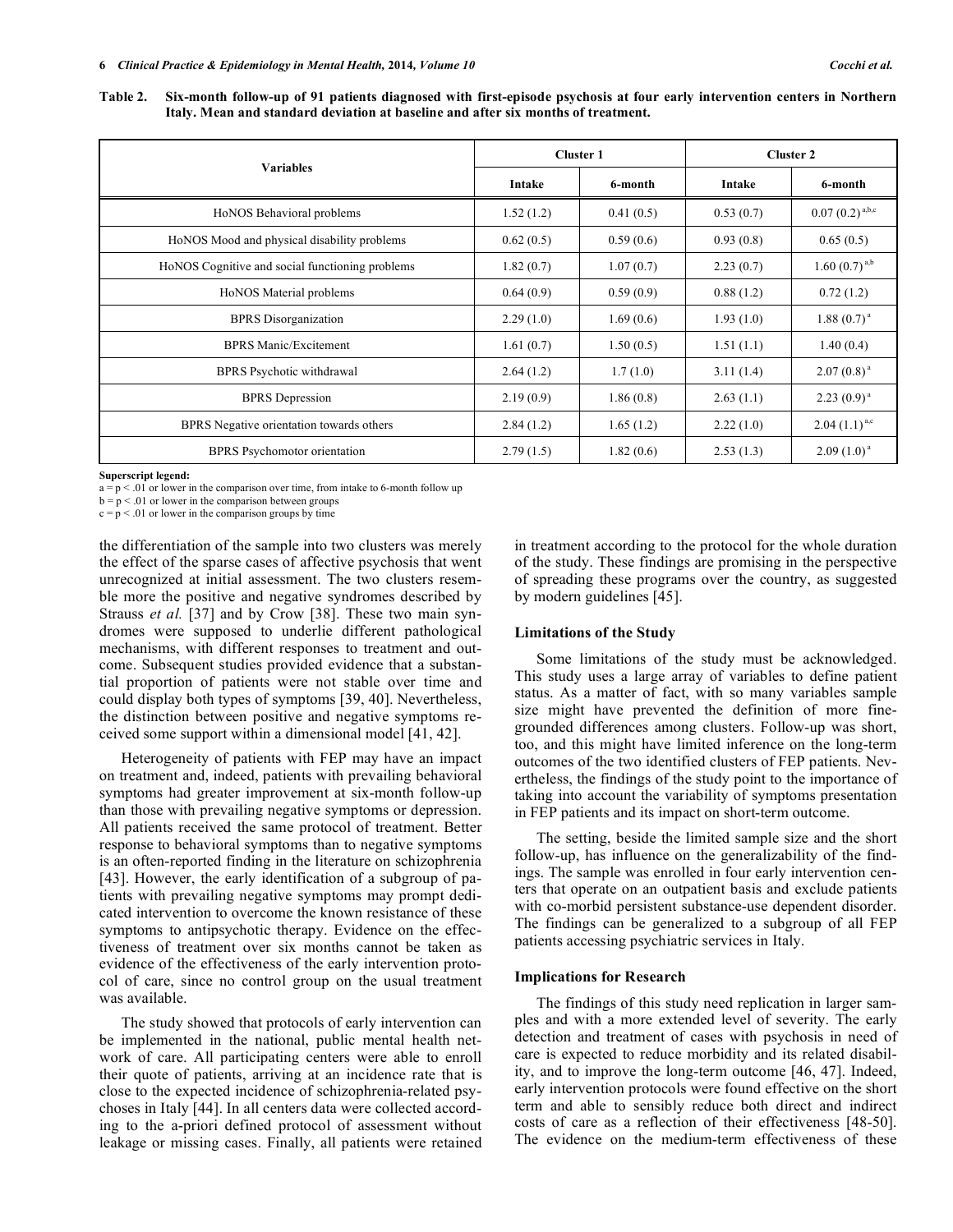programs is unconvincing [51-53], and their costeffectiveness has been questioned [54-56]. Therefore, further studies are necessary to determine whether "heterogeneitysensitive" services are actually more effective than "generalist" services.

# **Implications for Clinicians or Policymakers**

Whatever the real effectiveness of third-tier services dedicated to the early detection and treatment of psychosis, there remains the need of identifying different profiles of symptoms presentation in FEP patients, since these different profiles can impact on short- and long-term outcomes. Albeit the findings of this study are in need of replication, we think that the two clusters we identified must be distinguished in clinical settings. To this aim, a detailed assessment is necessary to gain insight of the profile of patient's symptoms with attention being paid to both positive and negative symptoms. Negative symptoms such as anhedonia, apathy, autism and avolition are often overlooked in the Italian mental health system of care, with greater attention being devoted to the diagnosis and treatment of the symptoms that are more disturbing to the community: agitation and the disordered behaviors triggered by delusions and hallucinations.

Policymakers should recognize the importance of assessment in the treatment of severe mental disorders and fund appropriate protocols to diffuse the practice of assessing clinical status at enrollment and applying state-of-the-art outcome measures to the follow-up.

# **CONCLUSIONS**

In Italy about a half of the patients diagnosed with schizophrenia does not receive the minimum adequate treatment, particularly those at their first episode [57]. Consideration of the heterogeneity of patients with FEP might improve care. Indeed, a detailed assessment at intake can allow the prescription of the best, tailored treatment. Improved allocation of the resources available to treatment may also cut costs [58]. This is a clear advantage in an era of financial crisis and saving on costs.

## **CONFLICT OF INTEREST**

The author(s) confirm that this article content has no conflicts of interest.

# **ACKNOWLEDGEMENT**

The study was financed by a Grant of the Ministero della Salute, Programma di Ricerca Finalizzata D.lgs 502/92 ex art. 12 – Bando 2005 and by Regione Lombardia, Decreto DGS n. 9676 del 4.9.2006.

This paper is dedicated to the memory of Pierluigi Morosini, M.D., former Head of the Mental Health Unit of the National Institute of Health, who enthusiastically supported and contributed to the development and conduct of this research project.

# **REFERENCES**

[1] McGorry PD, Killackey E, Yung AR. Early intervention in psychotic disorders: detection and treatment of the first episode and the critical early stages. Med J Aust 2007; 187(7 Suppl): S8-10.

- [2] Kirkbride JB, Stubbins C, Jones PB. Psychosis incidence through the prism of early intervention services. Br J Psychiatry 2012; 200: 156-7.
- [3] Rajapakse T, Garcia-Rosales A, Weerawardene S, Cotton S, Fraser R. Themes of delusions and hallucinations in first-episode psychosis. Early Interv Psychiatry 2011; 5: 254-8.
- [4] Marshall M, Lewis S, Lockwood A, Drake R, Jones P, Croudace T. Association between duration of untreated psychosis and in cohorts of first-episode outcome patients – a systematic review. Arch Gen Psychiatry 2005; 62: 975-83.
- [5] Perkins DO, Gu H, Boteva K, Lieberman JA. Relationship between duration of untreated psychosis and outcome in first-episode schizophrenia: a critical review and meta-analysis. Am J Psychiatry 2005; 162: 1785-804.
- [6] Singh S. Outcome measures in early psychosis. Relevance of duration of untreated psychosis. Br J Psychiatry 2007; 191(suppl. 50): S58-S63.
- [7] Lambert M, Conus P, Lubman DI, *et al.* The impact of substance use disorders on clinical outcome in 643 patients with first-episode psychosis. Acta Psychiatr Scand 2005; 112: 141-8.
- [8] Mura G, Petretto DR, Bhat KM, Carta MG. Schizophrenia: from epidemiology to rehabilitation. Clin Pract Epidemiol Ment Health  $2012$ ; 8: 52-66.
- [9] Colasanti A, Paletta S, Moliterno D, Mazzocchi A, Mauri MC, Altamura AC. Symptom dimensions as predictors of clinical outcome, duration of hospitalization, and aggressive behaviours in acutely hospitalized patients with psychotic exacerbation. Clin Pract Epidemiol Ment Health 2010; 6: 72-8.
- [10] Lora A. An overview of the mental health system in Italy. Ann Ist Super Sanita 2009; 45(1): 5-16.
- [11] de Girolamo G, Cozza M. The Italian psychiatric reform: a 20-year perspective. Int J Law Psychiatry 2000; 23: 197-214.
- [12] Fattore G, Percudani M, Pugnoli C, Contini A, Beecham J. Mental health care in Italy: organisational structure, routine clinical activity and costs of a Community Psychiatric Service in Lombardy Region. Int J Soc Psychiatry 2000; 46: 250-65.
- [13] de Girolamo G, Barbato A, Bracco R, *et al.* The characteristics and activities of acute psychiatric inpatient facilities: A national survey in Italy. Br J Psychiatry 2007; 191: 170-7.
- [14] Gigantesco A, Miglio R, Santone G, *et al.* The process of care in general hospital psychiatric units: a national survey in Italy. Aust NZ J Psychiatry 2007; 41: 509-18.
- [15] Preti A, Rucci P, Santone G, *et al.* Patterns of admission to acute psychiatric inpatient facilities: A national survey in Italy. Psychol Med 2009; 39: 485-96.
- [16] Cocchi A, Meneghelli A, Preti A. Programma 2000: Celebrating ten years of activity of an Italian pilot program on early intervention in psychosis. Aust NZ J Psychiatry 2008; 42: 1003-12.
- [17] Meneghelli A, Cocchi A, Preti A. Programma2000: A multi-modal pilot program on early intervention in psychosis underway in Italy since 1999. Early Interv Psychiatry 2010; 4: 97-103.
- [18] Lora A, Barbato A, Cerati G, Erlicher A, Percudani M. The mental health system in Lombardy, Italy: access to services and pattern of care. Soc Psychiatry Psychiatr Epidemiol 2012; 47: 447-54.
- [19] Häfner H, Riecher-Rossler A, Hambrecht M. IRAOS: An instrument for the assessment of onset and early course of schizophrenia. Schizophr Res 1992; 6: 209-23.
- [20] Raballo A, Meneghelli A, Cocchi A, *et al.* Shades of vulnerability: latent structures of clinical caseness in prodromal and early phases of schizophrenia. Eur Arch Psychiatry Clin Neurosci 2013; [Epub ahead of print]
- [21] Wing JK, Beevor AS, Curtis RH, Park BG, Hadden S, Burns A. Health of the Nation Outcome Scales (HoNOS): research and development. Br J Psychiatry 1998; 172: 11-8.
- [22] Preti A, Pisano A, Cascio MT, *et al.* Validation of the Health of the Nation Outcome Scales as a routine measure of outcome in early intervention programs. Early Interv Psychiatry 2012; 6: 423-31.
- [23] Overall JE, Gorham DE. The brief psychiatric rating scale. Psychol Rep 1962; 10: 799-812.
- [24] Roncone R, Ventura J, Impallomeni M, *et al.* Reliability of an Italian standardized and expanded Brief Psychiatric Rating Scale (BPRS 4.0) in raters with high vs. low clinical experience. Acta Psychiatr Scand 1999; 100: 229-36.
- [25] Moos RH, McCoy L, Moos BS. Global assessment of functioning (GAF) ratings: determinants and roles as predictors of one-year treatment outcomes. J Clin Psychol 2000; 56: 449-61.